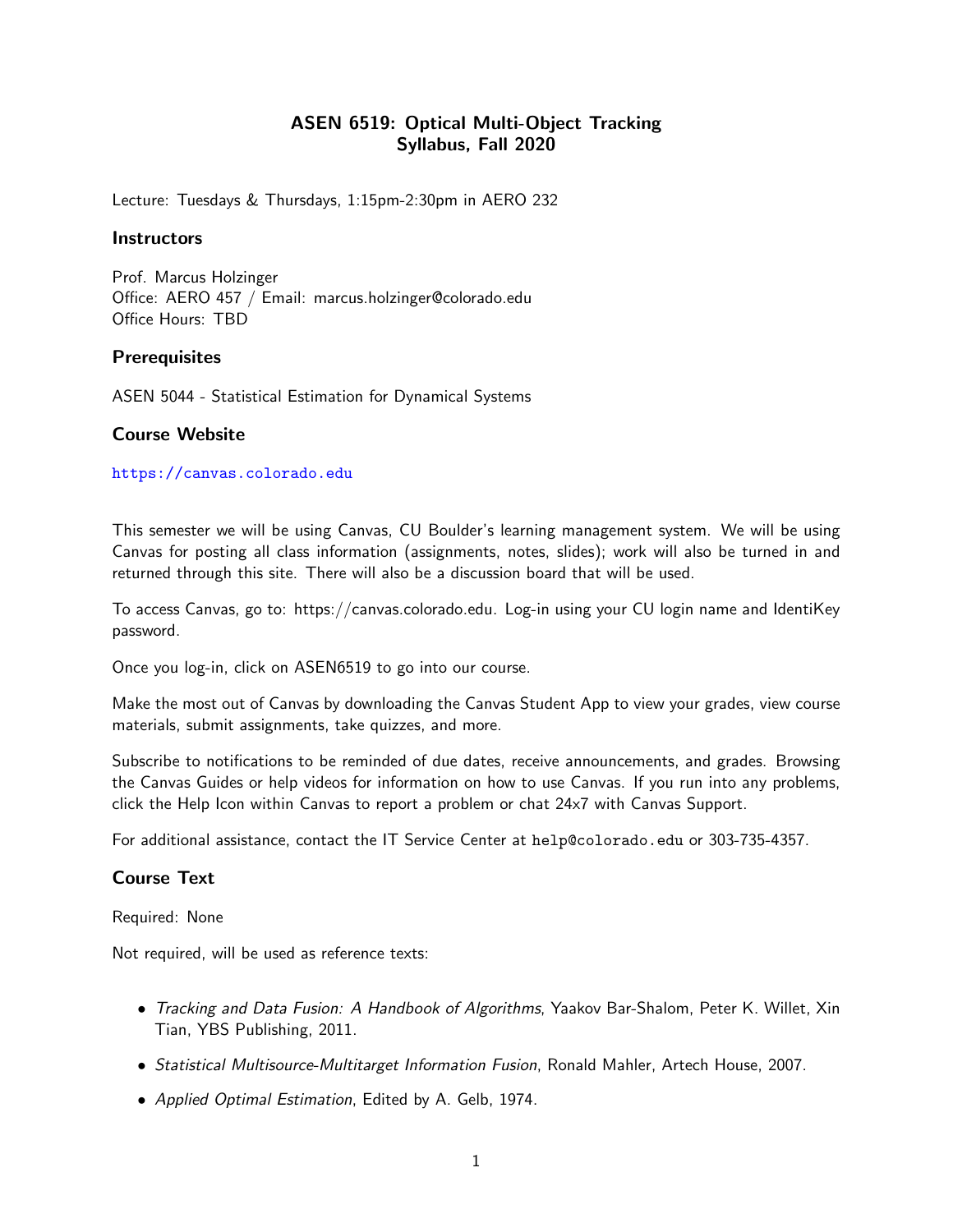Cheap (in Dover) and worth buying for reference:

- Factorization Methods for Discrete Sequential Estimation, Gerald J. Bierman, 2006.
- Stochastic Processes and Filtering Theory, Andrew H. Jazwinski, 2007.

## 1 Course Description

This course focuses on exploiting sensor information to detect, track, and characterize objects acting in a particular domain. Whether using radar, telescopes, or other phenomenologies in air-, space-, or other domains, many core principles remain the same. This course will cover phenomenological modeling, detection methods, and several multi-object tracking frameworks. Selected generic and domain-specific characterization methods will also be discussed. Assignments and projects will incorporate empirical data collection and reduction.

# 2 Learning Objectives

After completing this course students will

- Be conversant with sensors observing one or more phenomenologies
- Be capable of reducing raw observations to useable tracking data
- Be able to quantify the quality of obtained tracking data
- Be capable of selecting, implementing, and testing multi-target tracking using simulated and empirical observations in a domain of their choice (e.g., space, air)
- Understand the process of defining a small research project

# 3 Course Format

The course will consist of two weekly lectures, homework and a final project. Lecture attendance is highly recommended since many topics are not covered in any textbook. The final project will be assigned mid-semester, and will be due at the end of the semester.. Project presentations will be held the last week of class or during the finals week (TBD).

Collaborative study and exploration of the course material is highly encouraged.

## 4 Grading

Final grades will be determined by the following elements and associated weightings:

| <b>Element</b>        | Weight   |
|-----------------------|----------|
| Homework              | 20 %     |
| Project proposal      | 10 %     |
| Project status update | 15 %     |
| Project report        | 30%      |
| Project presentation  | $20\%$   |
| Discretionary         | $5\%$    |
| Total                 | 100 $\%$ |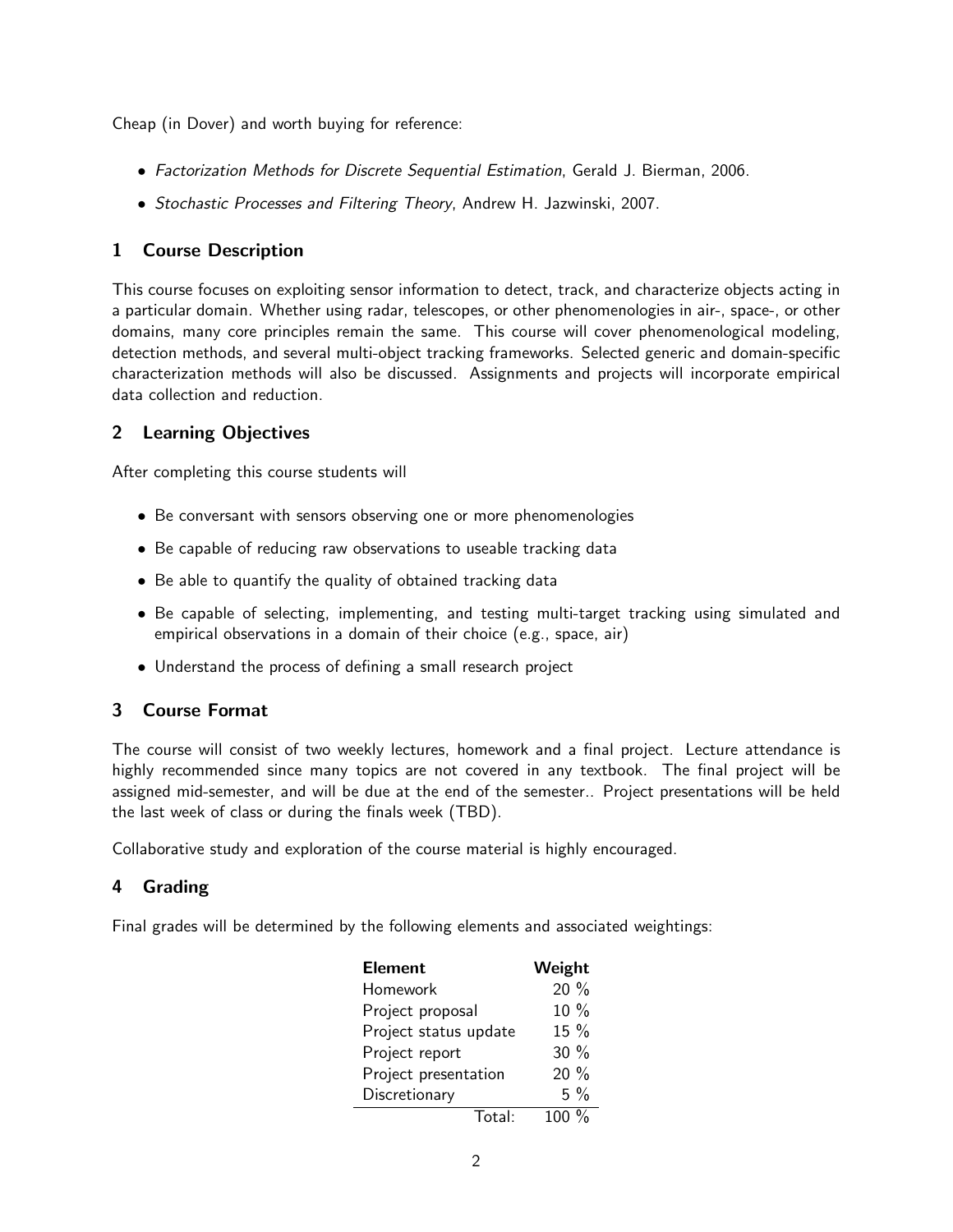Policies for homework and exams are described in the following subsections.

#### 4.1 Homework

Homework is assigned to provide students with an opportunity to receive quantitative & qualitative feedback on worked problems representative of exam material.

Homework will be due at the beginning of lecture on the indicated due date. Late homework will not be accepted. In-class verbal due date announcements override projected dates in the lecture plan. Homework should be professional, legible, indicate units, and sufficiently describe all important steps in a solution. Use only one side of the page, and put your name and page number on each page. Your final answer for each problem should be boxed. When collaborating with other students on homework, you must list their names as collaborators (see the Collaboration Policy). Homework grades will be assigned as shown below:

| Mark | Grade |
|------|-------|
|      | 100%  |
|      | 80%   |
|      | 50%   |
|      | $0\%$ |

## 4.2 Exams

There will be no exams in this class.

#### 4.3 Project

The project is a detailed, rigorous, professional quality technical paper on a student-proposed topic of interest relevant to this course, and comprises 75% of the course grade. The technical paper format shall follow AIAA formatting requirements (see AIAA Author Resources) and shall be written using LATFX. As part of this term project requirement, several intermediate deliverables are required and described below.

All deliverables below shall be uploaded to Canvas before class starts on indicated due dates (the system time-stamps submissions).

AIAA Author Resources: http://www.aiaa.org/secondary.aspx?id=4597

4.3.1 Project Proposal Students will submit a project proposal, detailing the technical work they will do over the term. It will identify the problem to be addressed, clearly explain why the problem is important and relevant, enumerate the specific tasks to be done, and discuss the expected results. The instructor will review these proposals and suggest modifications in scope and content as necessary.

4.3.2 Project Status Update The project status update will document the revised scope and content (if necessary) and present preliminary results. This will provide an additional structured opportunity for the instructor to suggest modifications in scope and content, if necessary.

4.3.3 Project Report The final project report will be a 'conference quality' paper, including typical conference paper sections such as an abstract, introduction, theory (or methodology), results, conclusion, and references.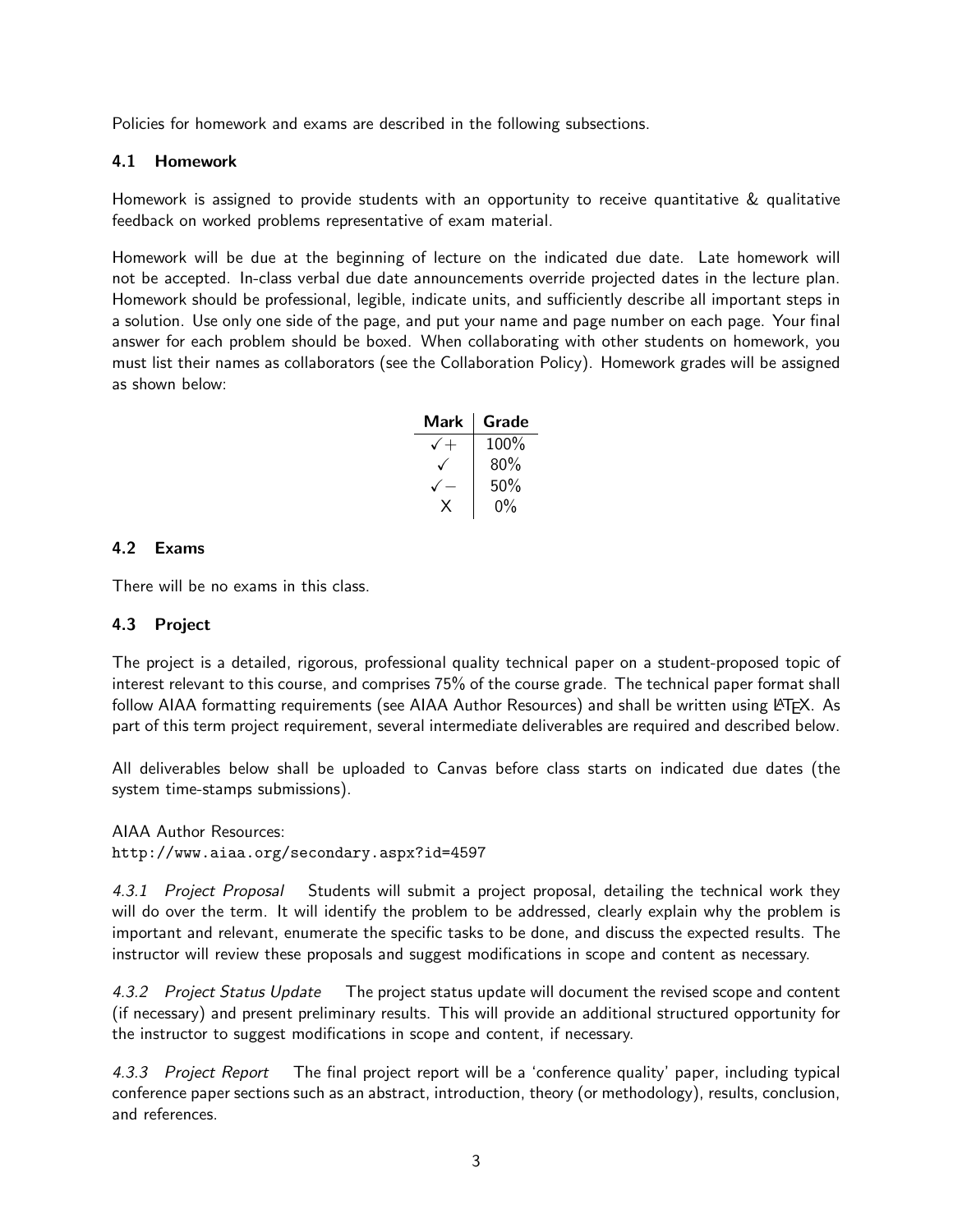4.3.4 Project Presentation During the final exam period (and a portion the preceding week), students will present their project in a conference-format presentation. Presentations will be scored by student peers, the instructor, and guest reviewers.

#### 4.4 Discretionary

The instructor reserves 5% of the total grade to allocate as deemed appropriate based on participation in Canvas or other relevant factors. In general, the instructor uses this category to over-emphasize graded elements that students performed well on.

# 5 Zoom Information for Distance Students

While this course contains a distance learning section, classrooms in the AERO building are not fully equipped for live concurrent discussions with distance students during lecture. Instead, lecture capture is used, providing recorded lectures.

## 6 University Policies

This class will be conducted in accordance with university policies:

## 6.1 Health and Safety Policy

As a matter of public health and safety due to the pandemic, all members of the CU Boulder community and all visitors to campus must follow university, department and building requirements, and public health orders in place to reduce the risk of spreading infectious disease. Required safety measures at CU Boulder relevant to the classroom setting include:

- maintain 6-foot distancing when possible,
- wear a face covering in public indoor spaces and outdoors while on campus consistent with
- state and county health orders,
- clean local work area,
- practice hand hygiene,
- follow public health orders, and
- if sick and you live off campus, do not come onto campus (unless instructed by a CU Healthcare professional), or if you live on-campus, please alert CU Boulder Medical Services.

Students who fail to adhere to these requirements will be asked to leave class, and students who do not leave class when asked or who refuse to comply with these requirements will be referred to Student Conduct and Conflict Resolution. For more information, see the policies on COVID-19 Health and Safety and classroom behavior and the Student Code of Conduct. If you require accommodation because a disability prevents you from fulfilling these safety measures, please see the "Accommodation for Disabilities" statement on this syllabus.

Before returning to campus, all students must complete the COVID-19 Student Health and Expectations Course. Before coming on to campus each day, all students are required to complete a Daily Health Form.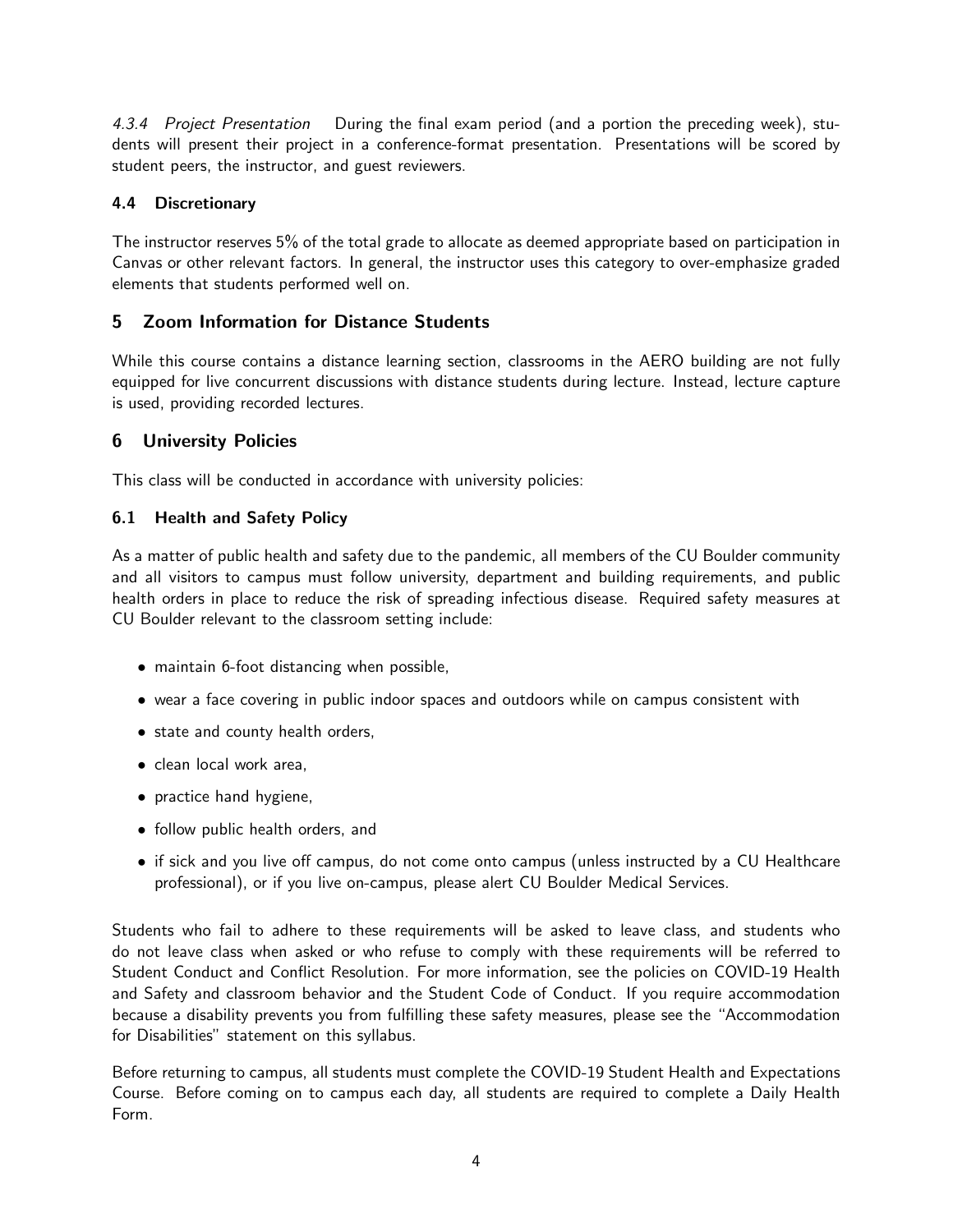Students who have tested positive for COVID-19, have symptoms of COVID-19, or have had close contact with someone who has tested positive for or had symptoms of COVID-19 must stay home and complete the Health Questionnaire and Illness Reporting Form remotely. In this class, if you are sick or quarantined, please notify the instructor by email (note, students are not required to state the nature of their illness).

## 6.2 Accommodation for Disabilities

If you qualify for accommodations because of a disability, please submit your accommodation letter from Disability Services to your faculty member in a timely manner so that your needs can be addressed. Disability Services determines accommodations based on documented disabilities in the academic environment. Information on requesting accommodations is located on the Disability Services website (<www.colorado.edu/disabilityservices/students>). Contact Disability Services at 303-492-8671 or dsinfo@colorado.edu for further assistance. If you have a temporary medical condition or injury, see [Temporary Medical Conditions](http://www.colorado.edu/disabilityservices/students/temporary-medical-conditions) under the Students tab on the Disability Services website.

#### 6.3 Religious Holidays

Campus policy regarding religious observances requires that faculty make every effort to deal reasonably and fairly with all students who, because of religious obligations, have conflicts with scheduled exams, assignments or required attendance. In this class, you must let the instructors know of any such conflicts within the first two weeks of the semester so that we can work with you to make reasonable arrangements. See the [campus policy regarding religious observances](http://www.colorado.edu/policies/observance-religious-holidays-and-absences-classes-andor-exams) for full details.

#### 6.4 Classroom and On-Campus Behavior

Students and faculty each have responsibility for maintaining an appropriate learning environment. Those who fail to adhere to such behavioral standards may be subject to discipline. Professional courtesy and sensitivity are especially important with respect to individuals and topics dealing with race, color, national origin, sex, pregnancy, age, disability, creed, religion, sexual orientation, gender identity, gender expression, veteran status, political affiliation or political philosophy. Class rosters are provided to the instructor with the student's legal name. I will gladly honor your request to address you by an alternate name or gender pronoun. Please advise me of this preference early in the semester so that I may make appropriate changes to my records. For more information, see the policies on [classroom behavior](http://www.colorado.edu/policies/student-classroom-and-course-related-behavior) and the [Student Code of Conduct.](http://www.colorado.edu/osccr/)

#### 6.5 Sexual Misconduct, Discrimination, Harassment and/or Related Retaliation

The University of Colorado Boulder (CU Boulder) is committed to fostering a positive and welcoming learning, working, and living environment. CU Boulder will not tolerate acts of sexual misconduct (including sexual assault, exploitation, harassment, dating or domestic violence, and stalking), discrimination, and harassment by members of our community. Individuals who believe they have been subject to misconduct or retaliatory actions for reporting a concern should contact the Office of Institutional Equity and Compliance (OIEC) at 303-492-2127 or cureport@colorado.edu. Information about the OIEC, university policies, [anonymous reporting,](https://cuboulder.qualtrics.com/jfe/form/SV_0PnqVK4kkIJIZnf) and the campus resources can be found on the [OIEC website.](http://www.colorado.edu/institutionalequity/)

Please know that faculty and instructors have a responsibility to inform OIEC when made aware of incidents of sexual misconduct, discrimination, harassment and/or related retaliation, to ensure that individuals impacted receive information about options for reporting and support resources.